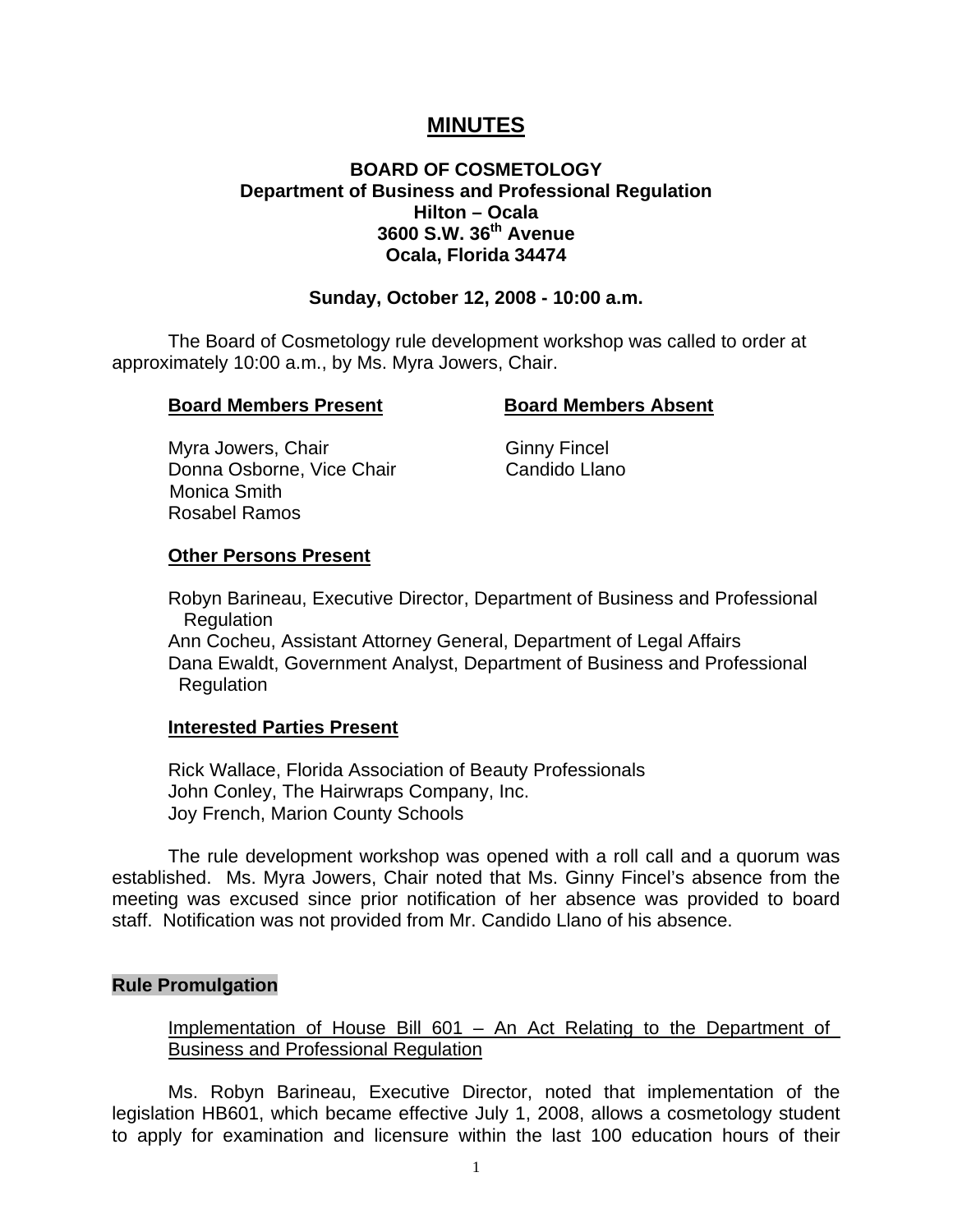cosmetology program. The students must have completed the required 1,200 hours of education before being allowed to examine. They must also take the examination at least one time within six months from the date of approval of their application.

 The implementation of the legislation would eliminate the current supervised practice exception of Rule 61G5-18.0055, Florida Administrative Code. In accordance with HB601, a cosmetology student is allowed to work while being supervised by a licensed cosmetologist in a licensed salon only when they pass both parts of the examination, on the first examination attempt, while awaiting their actual license. Should the student fail any part of the examination they may not practice until they are licensed.

 Ms. Barineau informed that board that in anticipation of the bill passing she coordinated a team to begin working on various department administrative aspects such as a new examination application package, administrative processing of the new application, technology changes, and vendor examination authorization codes. Another variable included in the implementation is that the current examination vendor contract is due to expire in 2009 and the examination process changes will need to be included in the contract bid proposal. It is anticipated that February 2009 would be the earliest possible time for implementation.

 Mr. Rick Wallace, Florida Association of Beauty Professionals (FAB), stated that FAB was extremely active in assisting with the cosmetology language contained in HB601. Mr. Wallace added that it would be necessary for the cosmetology schools to provide verification to the testing vendor ensuring completion of the last 100 hours of education. Mr. Wallace also indicated that FAB intends to propose legislation during the 2009 Legislative Session to allow students to take the examination before they apply to the department for licensure; eliminating the current 1,000 examination challenge allowing students with approval from their school to apply for examination and licensure after completion of 1,000 hours of education; and eliminating the recent language allowing students to apply within the last 100 hours of education.

 The board agreed that amendments to the current supervised practice exception in Rule 61G5-18.0055, Florida Administrative Code, would need to mirror the language contained in HB601. There was no further discussion or comments at this time.

## Chapter 61G-22, Florida Administrative Code – School Curriculum Performance Based Learning – Minimal Competency and Service

 To better clarify and define the current facial curriculum rule, Rule 61G5-22.006, Florida Administrative Code, Chair Jowers suggested that the following definition be added to the rule:

 "Service" shall be defined as a facial, which includes a client consultation/skin analysis; exfoliation, either manual, mechanical or chemical; cleansing; toning; manipulations; and packs, masks or other treatments as needed."